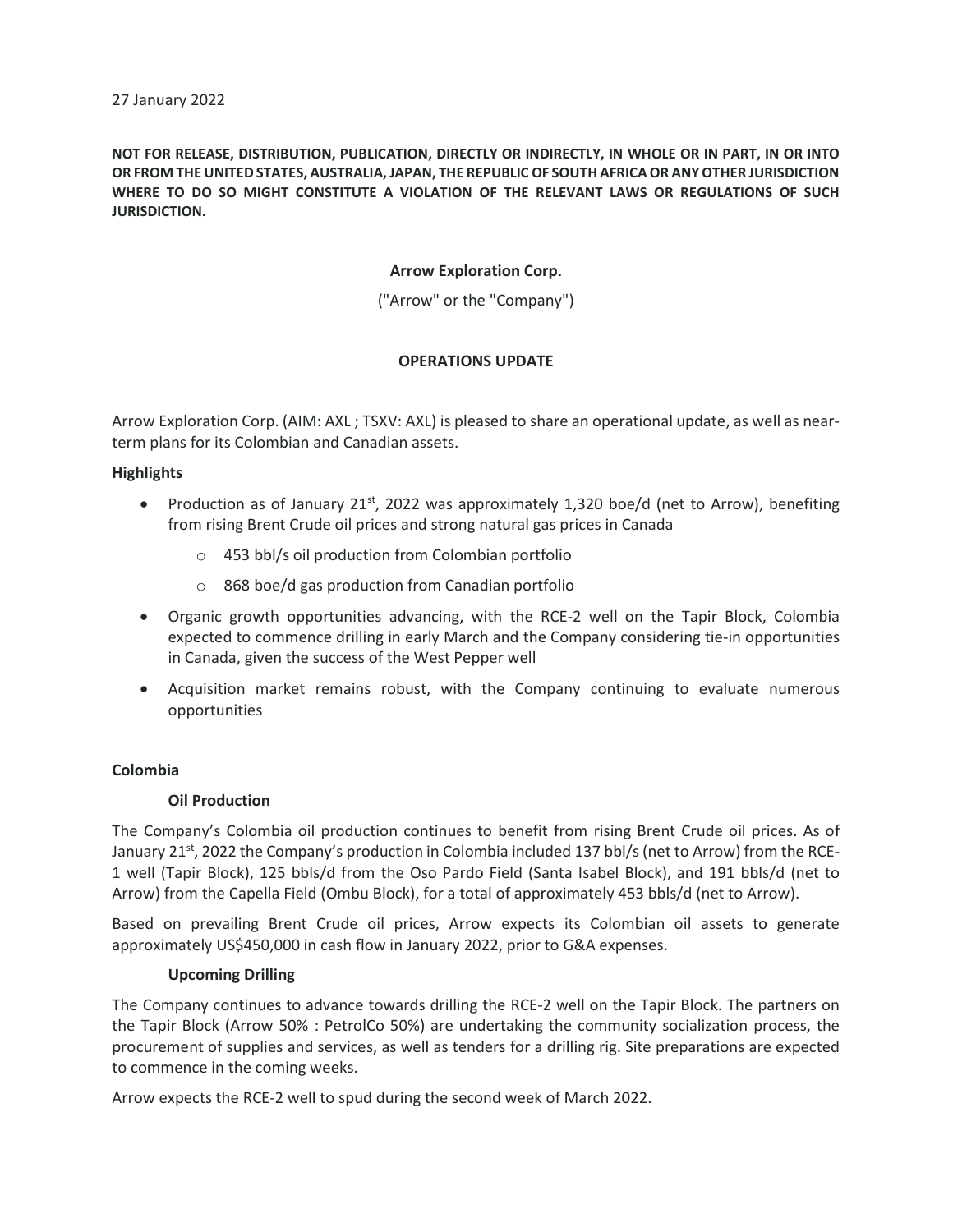While preparations for drilling the subsequent RCE-3 well are at an earlier stage, Arrow expects the RCE-3 to spud during April 2022.

The Company expects to provide a further update once more exact dates for the spudding of the RCE-2 and RCE-3 wells are confirmed.

# Canada

As announced on December 13<sup>th</sup>, 2021 the Dalehurst 06-26-52-23W5 well ("West Pepper") located near Edson, Alberta, Canada was brought on stream.

West Pepper has continued to perform according to the Company's expectations, and following natural declines from the initial flush production levels, as of January 21 $\mathrm{st}$ , 2022 the well was producing approximately 775 boe/d.

The Company is benefiting from currently robust natural gas prices in Western Canada. The February 2022 natural gas futures contracts price at the AECO hub (the benchmark for natural gas prices in Canada) was C\$4.30/GJ as of January 24<sup>th</sup>, 2022, being approximately 11% higher than the nearest-month futures contract price of C\$3.87/GJ as of the first day of production from West Pepper.

Based on prevailing AECO natural gas prices Arrow expects West Pepper to generate approximately US\$298,000 in cash flow in January 2022, prior to G&A expenses, in addition to approximately US\$28,000 in cash flow expected from the Company's share of production at the Fir natural gas asset (approximately 93 boe/d).

As a result of the prevailing robust natural gas prices in Western Canada, the Company is also evaluating the option of tie-ing in the 14-21-52-22W5 Dalehurst well ("East Pepper Well"). The Company is in discussions with potential off-takers, and expects to provide an update on the East Pepper Well in the coming months.

## Acquisition Opportunities

Arrow's management continues to evaluate numerous acquisition opportunities in Colombia and other low-risk jurisdictions. The Company has formed a dedicated internal team which is working in collaboration with its external advisors to identify and pursue accretive acquisition opportunities that would create additional value for shareholders, above-and-beyond Arrow's existing asset base.

## 2021 Year-End Reserves

The Company has retained the services of Boury Global Energy Consultants for the preparation of the Company's 2021 year-end reserves report. The report is in progress, and the Company expects to announce the results by the end of February 2022.

## Marshall Abbott, CEO of Arrow, said:

"Our production portfolio continues to go from strength to strength, driving significant cash flow generation and placing us very well for a strong 2022 as we evaluate further growth opportunities. We have a number of developments in the pipeline and look forward to providing shareholders with further updates in due course."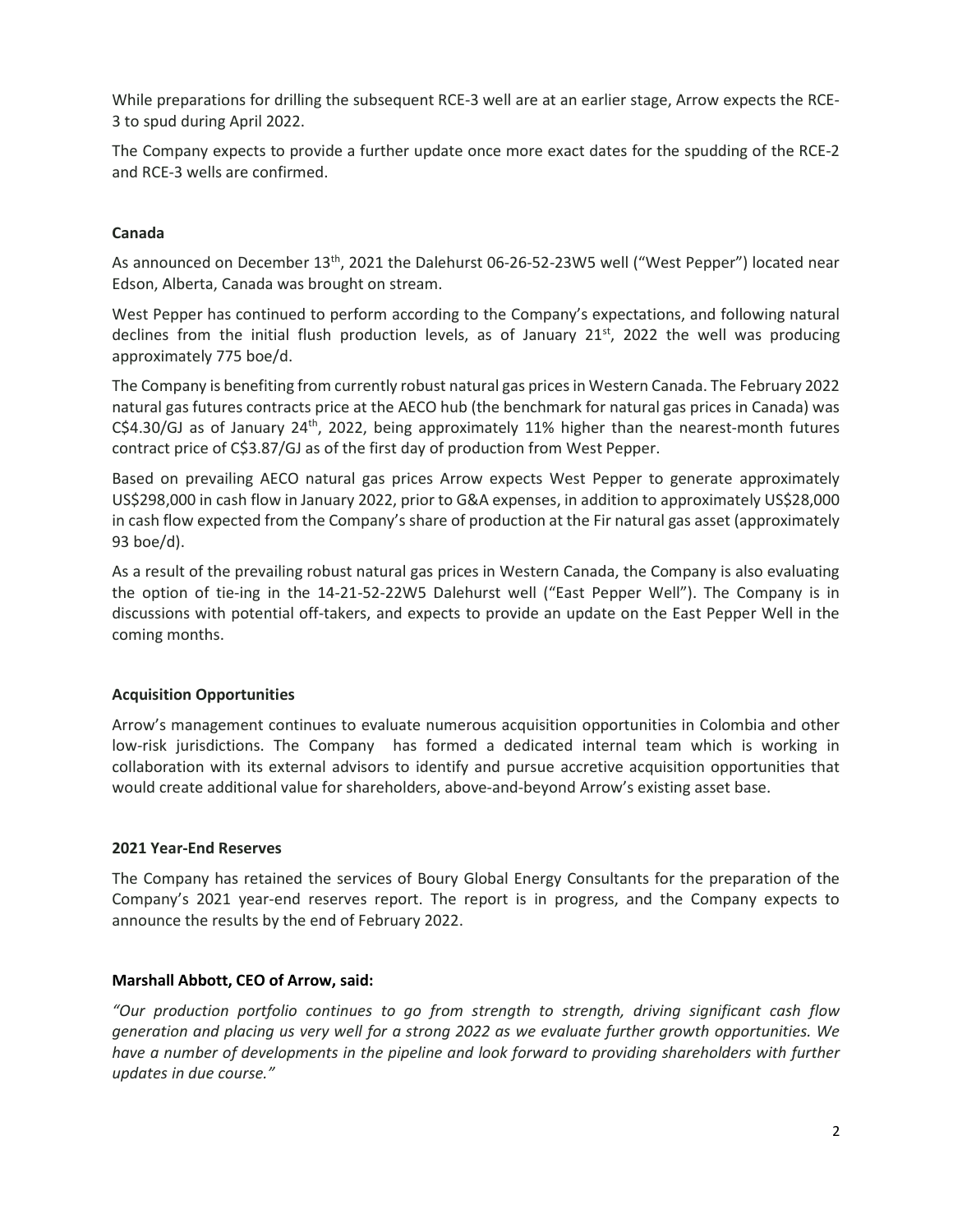|  | For further Information, contact: |  |
|--|-----------------------------------|--|
|--|-----------------------------------|--|

| <b>Arrow Exploration</b>                                            |                      |
|---------------------------------------------------------------------|----------------------|
| Marshall Abbott, CEO                                                | +1 403 651 5995      |
| Max Satel, EVP Corporate Development &<br><b>Investor Relations</b> | +1 416 904 2258      |
| <b>Arden Partners (Joint Broker and Nominated</b><br>Adviser)       |                      |
| Ruari McGirr / Richard Johnson (Corporate)                          | +44 (0)20 7614 5900  |
| Seb Wykeham / Simon Johnson (Broking)                               |                      |
| <b>Auctus Advisors (Joint Broker)</b>                               |                      |
| Jonathan Wright (Corporate)                                         | +44 (0) 7711 627449  |
| Rupert Holdsworth Hunt (Broking)                                    |                      |
| <b>Camarco (Financial PR)</b>                                       |                      |
| James Crothers                                                      | +44 (0) 20 3781 8331 |
| Rebecca Waterworth                                                  |                      |
| <b>Billy Clegg</b>                                                  |                      |

## About Arrow Exploration Corp.

Arrow Exploration Corp. (operating in Colombia via a branch of its 100% owned subsidiary Carrao Energy S.A.) is a publicly-traded company with a portfolio of premier Colombian oil assets that are underexploited, under-explored and offer high potential growth. The Company's business plan is to expand oil production from some of Colombia's most active basins, including the Llanos, Middle Magdalena Valley (MMV) and Putumayo Basin. The asset base is predominantly operated with high working interests, and the Brent-linked light oil pricing exposure combines with low royalties to yield attractive potential operating margins. Arrow's 50% interest in the Tapir Block is contingent on the assignment by Ecopetrol SA of such interest to Arrow. Arrow's seasoned team is led by a hands-on executive team supported by an experienced board. Arrow is listed on the AIM market of the London Stock Exchange and on TSX Venture Exchange under the symbol "AXL".

#### Forward-looking Statements

This news release contains certain statements or disclosures relating to Arrow that are based on the expectations of its management as well as assumptions made by and information currently available to Arrow which may constitute forward-looking statements or information ("forward-looking statements") under applicable securities laws. All such statements and disclosures, other than those of historical fact, which address activities, events, outcomes, results or developments that Arrow anticipates or expects may, could or will occur in the future (in whole or in part) should be considered forward-looking statements. In some cases, forward-looking statements can be identified by the use of the words "continue", "expect", "opportunity", "plan", "potential" and "will" and similar expressions. The forward-looking statements contained in this news release reflect several material factors and expectations and assumptions of Arrow, including without limitation, Arrow's evaluation of the impacts of COVID-19, the potential of Arrow's Colombian and/or Canadian assets (or any of them individually), the prices of oil and/or natural gas, and Arrow's business plan to expand oil and gas production and achieve attractive potential operating margins. Arrow